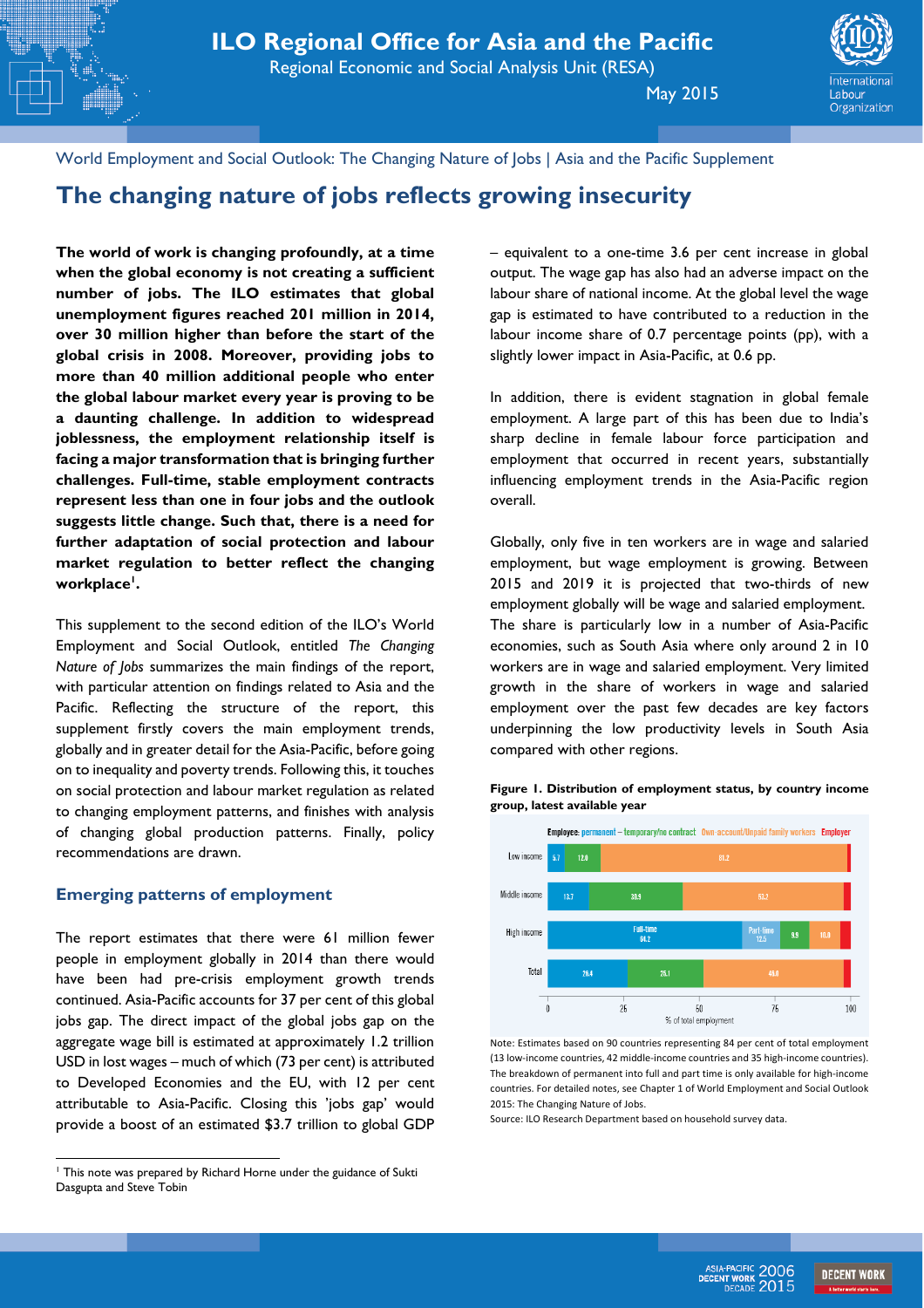Instead, Asia-Pacific in particular is characterised by stubbornly high shares of vulnerable employment (ownaccount workers and unpaid family workers). This accounted for 70 per cent of total employment in South Asia, more than 40 per cent of employment in South-East Asia and the Pacific, and more than 30 per cent of employment in East Asia. In South Asia, around half of new employment from 2015-2019 is likely to be in vulnerable employment. Further, approximately 24 per cent of the global workforce still live on less than \$2-a-day. In South Asia this accounts for nearly 61 per cent of workers – higher only in Sub-Saharan Africa.

For a majority of countries with available data, part-time job creation outpaced gains in full-time jobs between 2009 and 2013. In addition, only around a quarter of the world's workers are employed on a permanent contract, with 13 per cent on a temporary or fixed-term contract and over 60 per cent without any contract. Among middle-income countries nearly 72 per cent of all workers are employed without a contract, with only 13.7 per cent working under a permanent contract. Across the 13 low-income countries with available data only 5.7 per cent of workers are employed with a permanent contract, with nearly 87 per cent of workers having no contract.

Policies aimed at boosting labour productivity growth are imperative to developing economies. Further, due consideration must be given to the quality of employment and workers' income security in order to provide robust and sustainable support to aggregate demand.

## **Employment patterns, poverty and income security**

In all countries under analysis, market income inequality has remained high or increased since the mid-2000s. The gap between the top and bottom earners has widened for permanent workers in about 42 per cent of the countries; and in the case of temporary workers it has widened in about 36 per cent of the countries.

Inequality is aggravated by the rising incidence of nonpermanent forms of employment as well as growing unemployment and inactivity. Indeed, permanent and/or formal workers earn significantly more than their nonpermanent and/or informal counterparts. Despite this, around one-third of the countries under analysis have been able to reduce disposable income inequality despite the increase in temporary, part-time and informal wage work.

In the developing and emerging economies, informal wage employees earn less than formal wage employees. Amongst countries analysed, the wages of informal employees are between 48 per cent (Philippines) and 65 per cent (Uruguay) lower than those of formal employees. Women have lower average annual incomes than men in all countries. Amongst the countries analysed the gap was narrowest in the Philippines, where women earned around 96 per cent of what males earn. By comparison the figure in Switzerland is 55 per cent. Even after controlling for education, age, job tenure, occupation and other labour market characteristics, gaps in remuneration persist. However, since the mid-2000s, the gender gap in average annual incomes has decreased in a majority of countries under analysis.

Poverty rates affect temporary workers and the unemployed disproportionately, and is generally not offset by tax and benefit systems. Further, while contributory social transfers are effective, in many developing and emerging economies only a small proportion of workers have access to them. Extending the coverage of contributory social transfers to all workers would have a greater impact in reducing inequality. In addition, governments that have pursued combinations of social protection and labour market policies that have promoted formalisation, have improved protection for nonstandard forms of employment and, in doing so, have contributed to reduced poverty and inequality.

# **Social protection coverage across employment patterns**

Over the past two decades in most developing and emerging countries legal coverage for pensions has improved, because new categories of workers have been brought within the scope of laws and regulations. However, progress with unemployment benefits has been slower and less marked.

In Asia-Pacific, legal pension coverage has increased rapidly, but from a low base. Just over 10 per cent of the workingage population was legally covered in 1990. This proportion almost tripled between 1990 and 2000, and doubled again from 2000 to 2013. The extension in legal pension coverage has been brought about by various means but largely supported by non-contributory mechanisms and attempts to extend coverage by legislating to allow voluntary affiliation. This is in particular true for members of the workforce outside standard employment, for example in India and China.

Voluntary affiliation has been adopted into law in a significant number of countries, notably China, and is one of the main methods used in social protection legislation to extend coverage to the self-employed in Asia-Pacific. Attempts to widen coverage through voluntary affiliation to contributory pension schemes represent 44 per cent of the increase in legal coverage in the past two decades.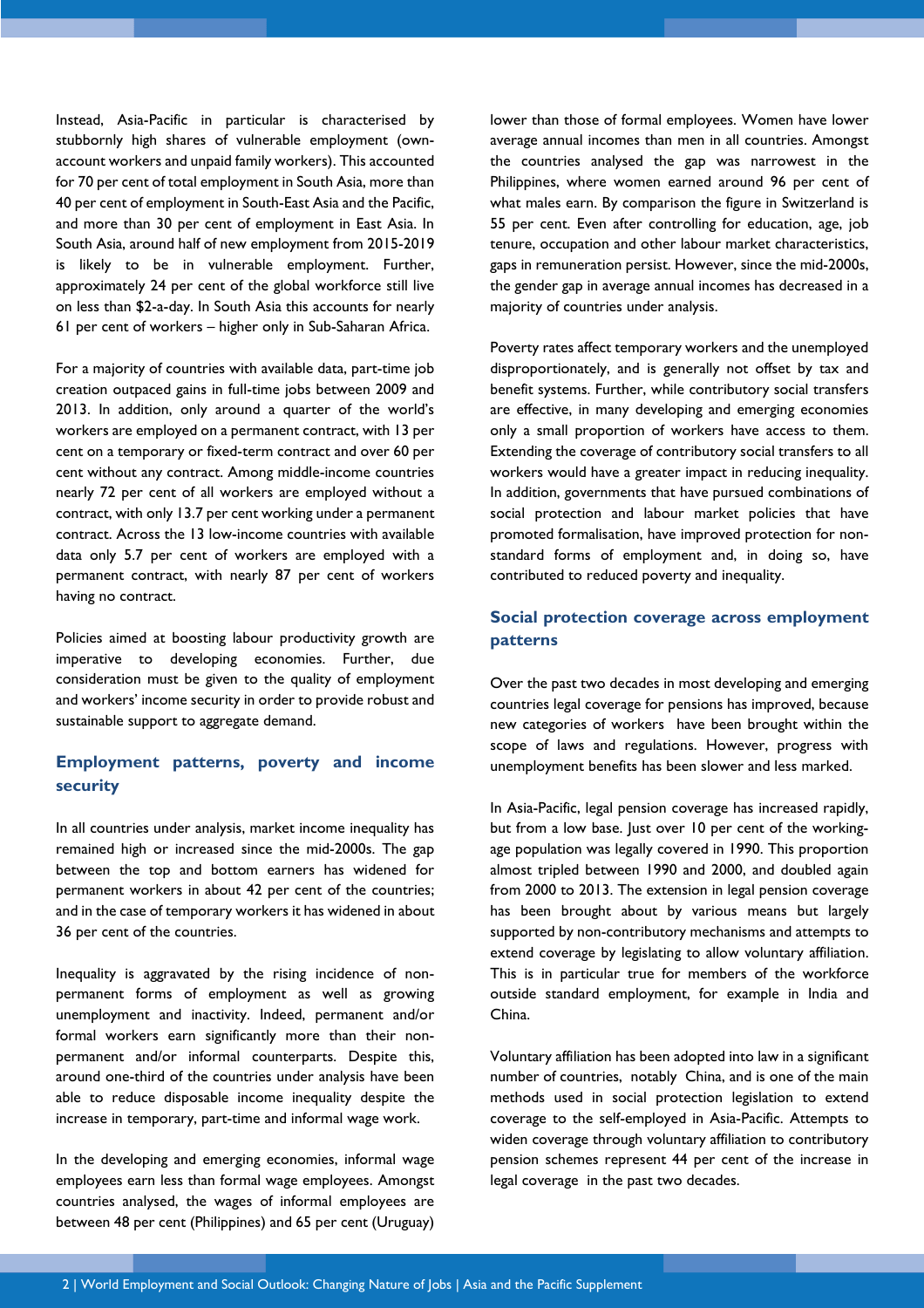

**Figure 2. Legal pension and unemployment coverage worldwide (periodic benefits), by employment status, 1990 and 2013 (%)** 

Notes: Regional estimates based on 191 countries for 1990 and 2000 and 192 countries in 2012–13 (unemployment); 172 countries in 1990; 180 countries in 2013 (pensions). For detailed notes, see Chapter 3 of World Employment and Social Outlook 2015: The Changing Nature of Jobs. Source: ILO Research Department legal social protection coverage database, 2015.

Legal pension coverage is highest among employees; gaps in coverage for those with different employment status are acute, especially in Asia-Pacific, alongside other regions such as Sub-Saharan Africa and Middle East and North Africa.

Policy innovations have enhanced the effective affiliation of the self-employed and those in other forms of non-standard employment. This includes (i) differentiated contributory categories, (ii) simplifying registration and tax collecting processes and (iii) subsidising contribution. A limited number of developing countries, often in Asia-Pacific, have established unemployment protection schemes, but social protection for the unemployed is nearly absent from lowincome countries.

However, actual implementation remains weak, with less than 45 per cent of employees contributing to a pension in Asia and the Pacific. Despite the overall positive steps made towards improving social protection pension coverage, recent experience suggests some concerns for policy, including actual implementation of legal pensions and difficulties in increasing coverage for self-employed.

As well as continuing efforts to formalise informal workers, additional policy measures are required, particularly to enhance the effective affiliation of the self-employed and those in other forms of non-standard employment. Delinking social protection from employment is one such example that has proved effective in this regards.

## **Labour market regulation and employment patterns**

Labour regulation has responded to changing employment patterns. Regulation of different forms of employment has increased over time, largely through equal treatment rules and other regulation of part-time, fixed-term and agency work. This, however is subject to countries with available information, and includes only four developing Asia-Pacific countries: China, India, Pakistan and the Philippines.

Korea and Japan areamong a few OECD economies to make significant changes in legislation on different forms of work, such as . 'part time equal treatment'. Since 2008 Japan has made significant changes relating to 'part-time equal treatment', whilst Korea was one of a handful of examples to enhance legislation for 'fixed term equal treatment'.

Looking at emerging market countries, in China the Labour Contract Law of 2007 introduced a requirement that agency workers be assured the same minimum labour standards as permanent workers, and that they receive comparable pay (an amendment to the law in 2013 further strengthened protection by enacting a formal right to equal treatment).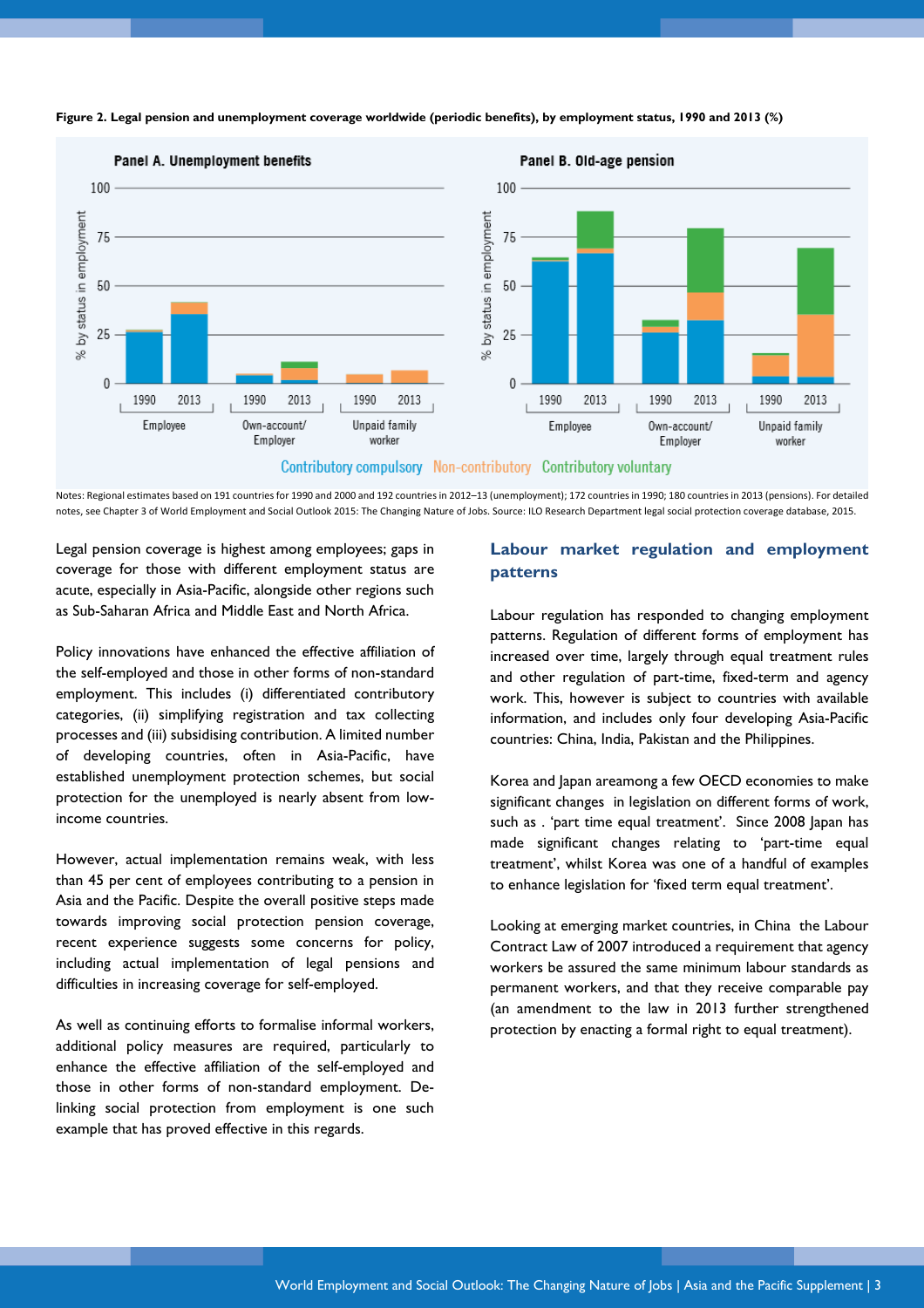



Note: Y-axis refers to a score that ranges from 0 (little or no protection) to 1 (high protection). For detailed notes, including list of countries see Chapter 4 of World Employment and Social Outlook: The Changing Nature of Jobs. Source: ILO Research Department based CBR-LRI dataset.

China has also been driving changes in 're-employment policy' and 'redundancy selection'. These changes took place in an otherwise modest context with respect to employment protection legislation, which remained relatively stable until recently.

Otherwise, labour market regulation has taken on an increased significance as a policy tool, but the effects of labour market legislation continue to be widely debated, partly because it is challenging to assess accurately. New and expanding datasets and indices are assisting with this but it remains a 'work in progress'.

Continuing development to allow the quantifying of labour regulations will be necessary for effective impact assessment. Labour regulation is inherently neither good nor bad for the economy or employment creation. The issue is how to match regulation to particular economic and labour market environments; regulations that are too lax or too stringent can be counterproductive to economic growth and job creation and social cohesion.

## **Changes in global production patterns and the impact on production and employment**

Global Supply Chains (GSCs) have increased their importance in job creation, both in terms of absolute numbers and share in total employment. In an estimate based on 40 countries, 453 million people were employed in GSCs in 2013, up from 296 million in 1995. Services accounted for more than half the new GSC-related job creation between 1995-2013.

Most of the increase is driven by emerging economies, where an estimated 116 million workers joined the GSC-related workforce between 1995 and 2013. When focusing only on the pre-crisis period from 1995 to 2007, this increase

amounts to 160 million. Approximately 70 per cent of the GSC-related jobs are in emerging economies.

Asian firms dominate the major supplier list. Lead firms source from supplier firms, which are concentrated in developing and emerging economies, and the top Asian supplier bases can be found in Bangladesh, Cambodia, China, India, Indonesia, Pakistan, Sri Lanka, Turkey and Viet Nam. Meanwhile, trade within the region has been assisted by rapidly expanding regional production networks. The ASEAN Free Trade Area (AFTA), for example, has attracted Japanese car manufacturers to produce different parts of their final product in countries of that area.

However, the crisis disproportionately affected developing countries. Most of the increase between 1995 and 2013 was driven by emerging economies' However since 2007-08, GSC-related jobs have fallen in emerging economies but increased in advanced economies, suggesting lead firms are better equipped to adjust to changing economic conditions.

Worryingly, the economic effects are not translating into social effects. GSC participation can have a positive impact on productivity, but not necessarily on wages or working conditions, and so may contribute to falling wage share. Further, volatile ordering demand contributes to a high incidence of non-standard forms of employment and flexible working hours.

**Figure 4. Impacts of global supply chain participation on wages and labour productivity (supplier firm perspective)** 



Notes: For detailed notes, see Chapter 5 of World Employment and Social Outlook: The Changing Nature of Jobs.

Source ILO Research Department estimates based on OECD Trade in Value-Added (TiVA) database and WIOD

The dependent relationship of the supplier firm on lead firms is exemplified where profit margins are narrowest. The garment industry supply chain is an example of such an industry . For example, it's estimated that profit margins of suppliers in Bangladesh fell from 24 per cent in 1995 to 7 per cent in 2004. Similarly, in Viet Nam a case study found that the typical profit share of garment manufacturers ranges from 10 to 15 per cent.